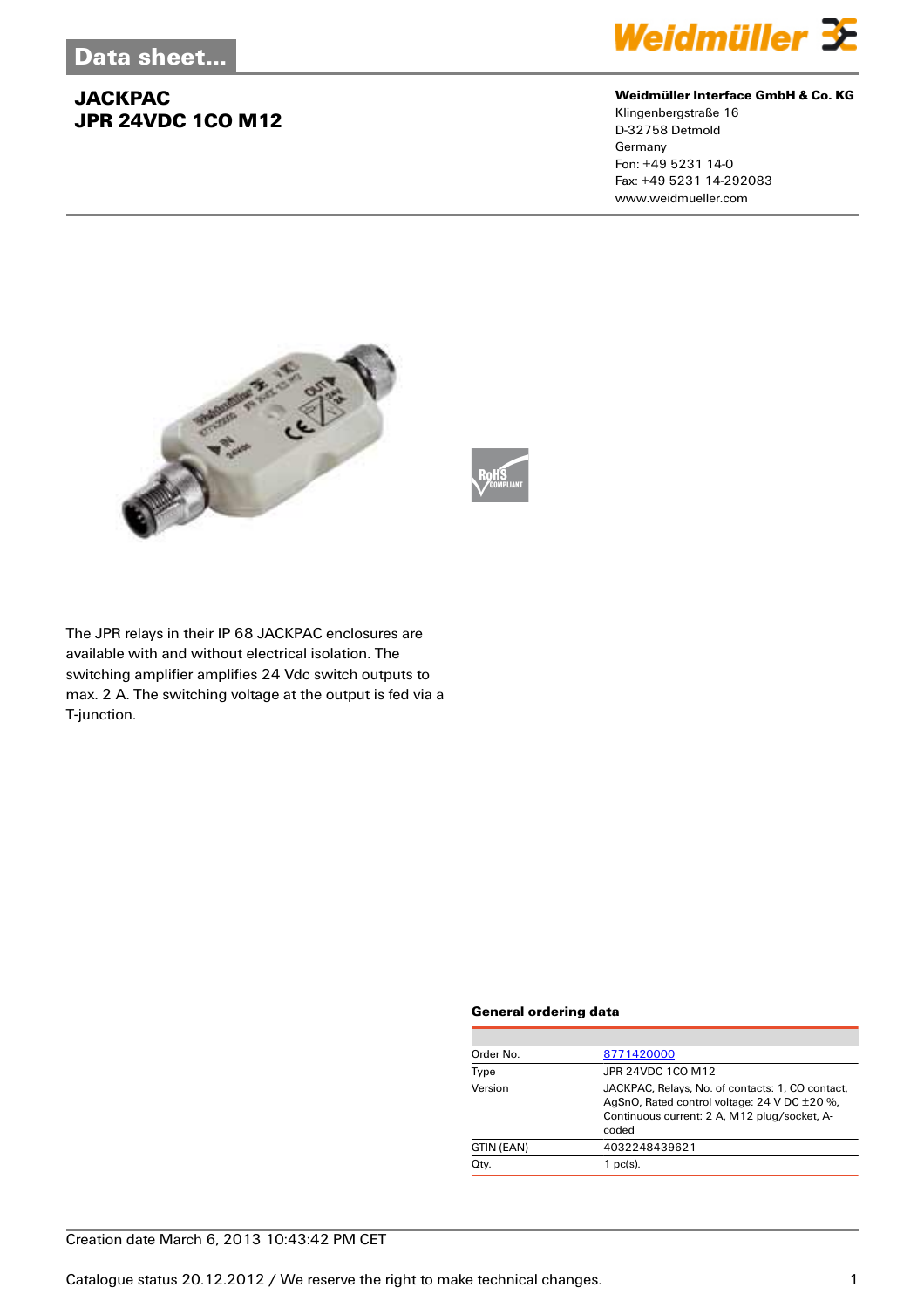# **Technical data**

**Ratings**



#### **Weidmüller Interface GmbH & Co. KG**

Klingenbergstraße 16 D-32758 Detmold Germany Fon: +49 5231 14-0 Fax: +49 5231 14-292083

| Conductor connection system         | M12 plug/socket, A-coded                   | UL 94 flammability rating                 | $V-0$                                 |
|-------------------------------------|--------------------------------------------|-------------------------------------------|---------------------------------------|
| Ambient temperature                 | $-25 °C+70 °C$                             |                                           |                                       |
| <b>Dimensions and weights</b>       |                                            |                                           |                                       |
|                                     |                                            |                                           |                                       |
| Length                              | 83 mm                                      | Width                                     | 36 mm                                 |
| Height                              | 14.4 mm                                    | Net weight                                | 55 <sub>g</sub>                       |
| <b>Temperatures</b>                 |                                            |                                           |                                       |
|                                     |                                            |                                           |                                       |
| Operating temperature               | -25 °C+70 °C<br>-25 °C+70 °C               | Ambient temperature                       | -25 °C+70 °C                          |
| Storage temperature                 |                                            |                                           |                                       |
| Input                               |                                            |                                           |                                       |
| Rated control voltage               | 24 V DC ±20 %                              | <b>Rated current DC</b>                   | 8 mA                                  |
| Power rating                        |                                            | Pull-in (sparkover) / drop-out voltage DC |                                       |
|                                     | 200 mW                                     | coil                                      | 16.8 V / 1.2 V                        |
| Pull-in / drop-out current, DC coil | 5mA/1mA                                    |                                           |                                       |
| <b>Output</b>                       |                                            |                                           |                                       |
|                                     |                                            |                                           |                                       |
| Max. switching voltage, DC          | 24 V                                       | Continuous current                        | 2A                                    |
| Max. switching power                | 24 V / 2 A                                 | Response time                             | ca. 5 ms                              |
| Min. switching power                | 100 mA / 5 V, 10 V / 10<br>mA, 24 V / 1 mA | Max. switching frequency at rated load    | $0.1$ Hz                              |
| <b>Contact specifications</b>       |                                            |                                           |                                       |
|                                     |                                            |                                           |                                       |
| No. of contacts                     | 1                                          | Contact design                            | CO contact                            |
| Contact material                    | AgSnO                                      | Mechanical service life                   | 10 x 10 <sup>6</sup> switching cycles |
| <b>Insulation coordination</b>      |                                            |                                           |                                       |
|                                     |                                            |                                           |                                       |
| Rated voltage                       | 300 V                                      | Protection degree                         | IP 67                                 |
| Pollution severity                  | $\overline{2}$                             | Surge voltage category                    | Ш                                     |
| Other technical data                |                                            |                                           |                                       |
| Version                             | Relay coupler                              | Free-wheel diode                          | Yes                                   |
|                                     |                                            |                                           |                                       |
| <b>Classifications</b>              |                                            |                                           |                                       |
| <b>ETIM 2.0</b>                     | EC001437                                   | <b>ETIM 3.0</b>                           | EC001437                              |
| <b>UNSPSC</b>                       | 30-21-19-17                                | eClass 4.1                                | 40-02-06-14                           |
| eClass 5.1                          | 27-37-16-01                                | eClass 6.0                                | 27-37-16-01                           |
| eClass 7.0                          | 27-37-16-01                                |                                           |                                       |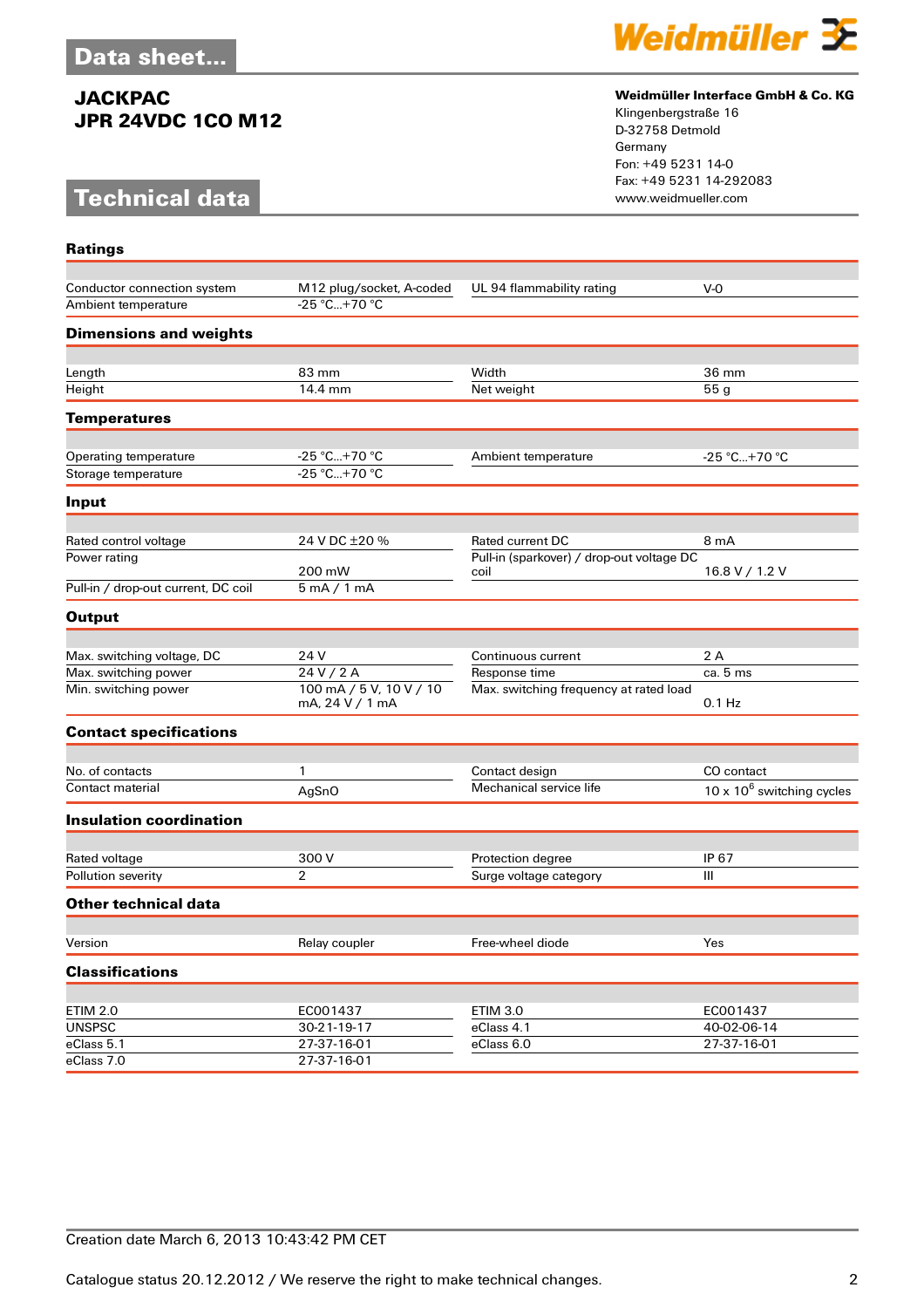# **Technical data**

#### **Approvals**

Approvals



#### **Downloads**

Declaration of Conformity [K270\\_06\\_06.pdf](http://catalog.weidmueller.com/assets/PDF/K270_06_06.pdf)

[3-D model](http://catalog.weidmueller.com/procat/PartServerForm.jsp?partNumber=8771420000)



#### **Weidmüller Interface GmbH & Co. KG**

Klingenbergstraße 16 D-32758 Detmold Germany Fon: +49 5231 14-0 Fax: +49 5231 14-292083